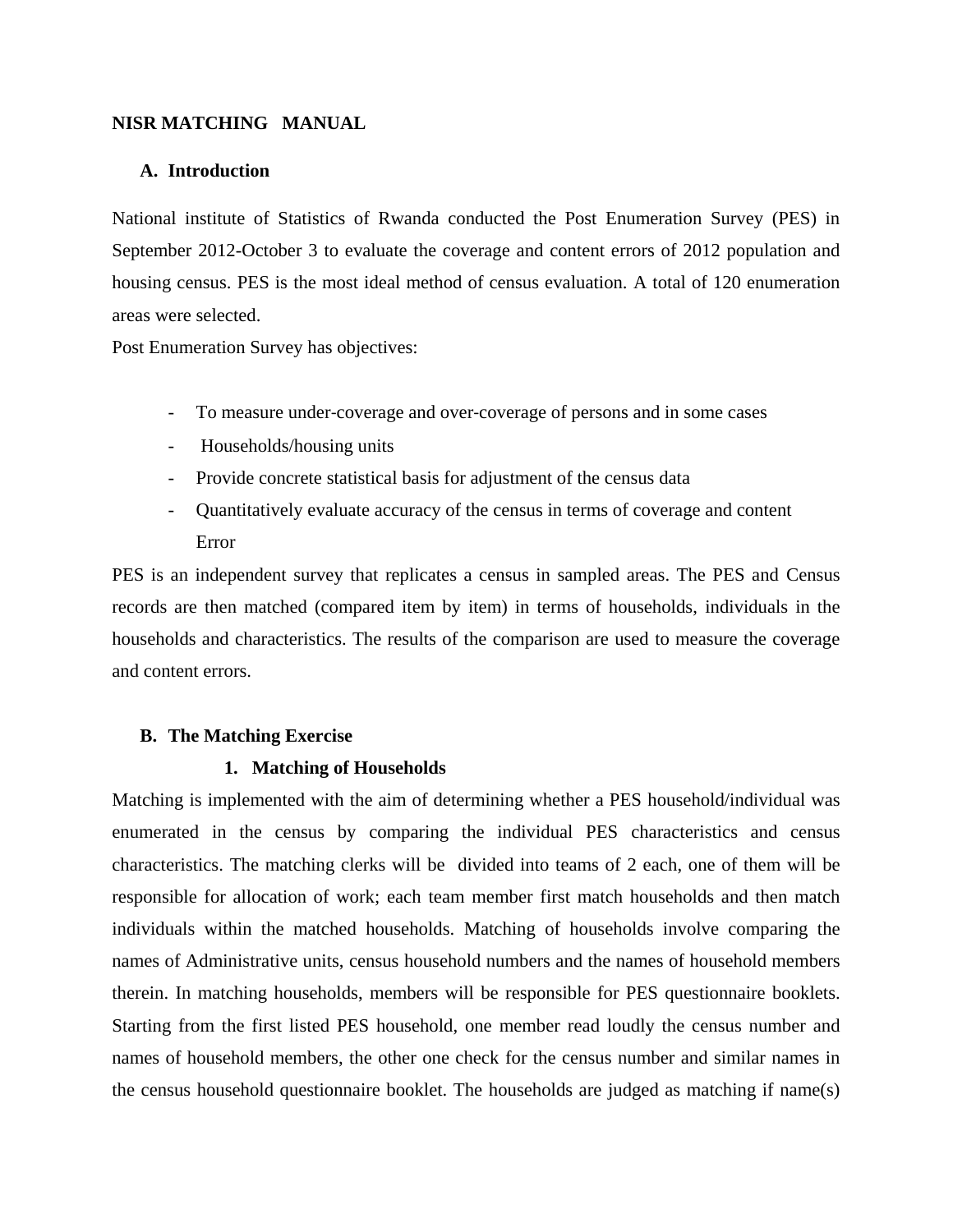in the census questionnaire is similar to the name(s) in the PES questionnaire with minor spelling differences. The household head name and/or spouse are adequate for deciding whether the household matched or not. The matching of PES household questionnaire will be removed from the PES questionnaire and clipped to the corresponding census questionnaire. Where more than one PES households will match one census household and vice versa, the matching households will be clipped together. Where names of household members somehow agree the cases are taken as possible matches. The matching clerks referred possible matches to supervisors to decide whether they are matches or non-matches. The following are the distinct categories in the matching of households:

- (a) Matched households
- (b) Non matches households
- (c) Households created after the census (in‐movers)

Note: Households identified as coming from abroad after the census will not be considered for matching (they are not in – movers and are out-of-the-scope)

## **2. Matching of Individuals**

After matching households in a specified EA, each team member is assigned PES and census books to match individuals. The person's **name** and the 3 characteristics**; age, sex and marital status** will be used to determine whether the individual matched. Persons above 10 years and having at least three of the above characteristics similar are considered to match. For people below 11 years, age and sex are the variables considered in matching and if at least two of them are similar, the person is taken to be matching. The figure below shows the age tolerance limits used when matching individuals.

#### **Age Tolerance limits used in matching individuals**

| Age              | Tolerance (in years) |
|------------------|----------------------|
| Under 10 years   | $\pm 1$              |
| $10-19$ years    | ± 2                  |
| $20$ to 40 years | $±$ 3                |
| Over 40 years    | ± 4                  |